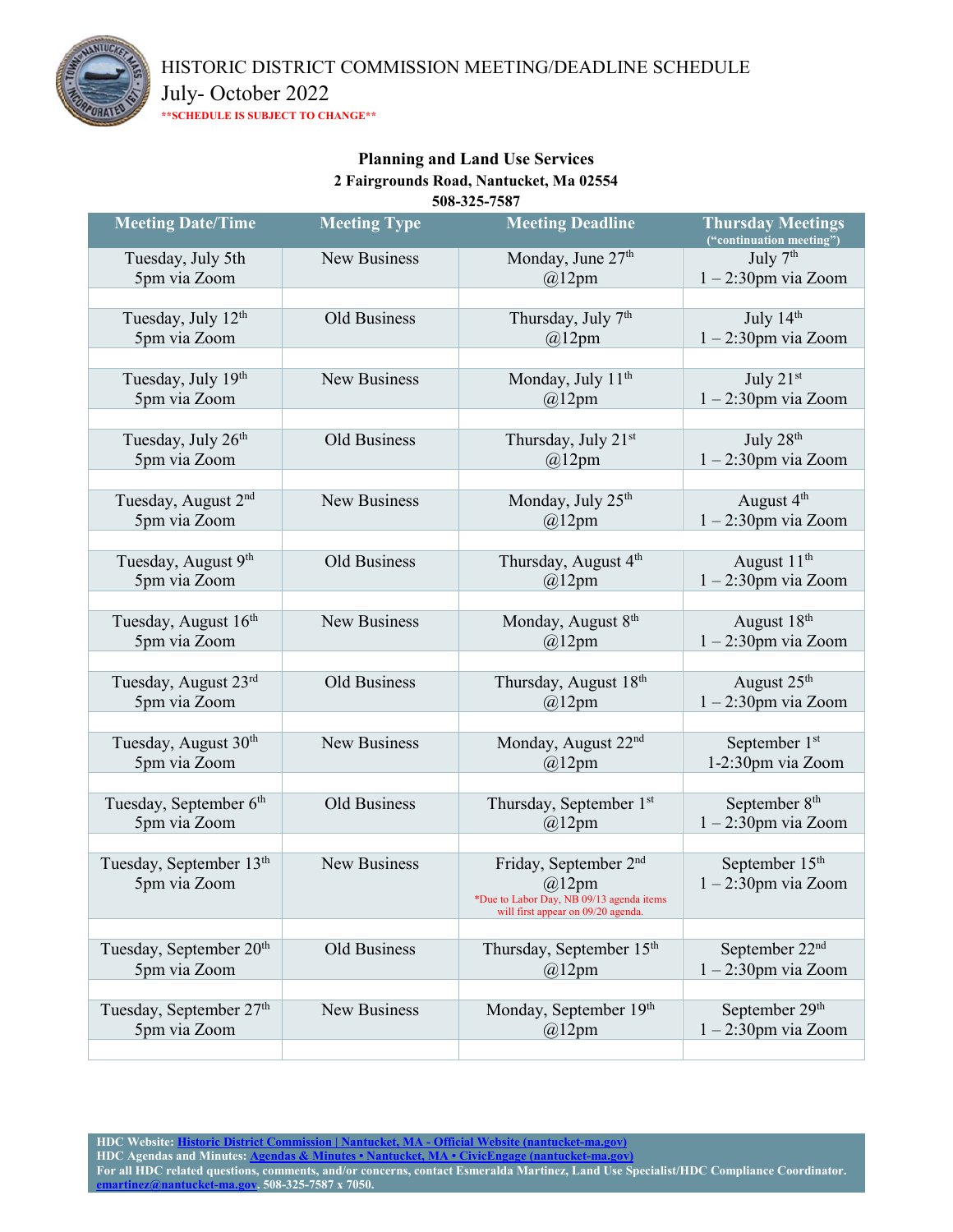# **HDC Monthly Schedule – Meetings, Deadlines, and Information**

## **July 2022**

| *Schedule is subject to change*                                                                                                                                                        |                                 |                                               |           |                                                                                                                             |              |                |  |
|----------------------------------------------------------------------------------------------------------------------------------------------------------------------------------------|---------------------------------|-----------------------------------------------|-----------|-----------------------------------------------------------------------------------------------------------------------------|--------------|----------------|--|
| Sunday                                                                                                                                                                                 | Monday                          | <b>Tuesday</b>                                | Wednesday | Thursday                                                                                                                    | Friday       | Saturday       |  |
| 26                                                                                                                                                                                     | 27                              | 28                                            | 29        | 30                                                                                                                          | $\mathbf{1}$ | $\overline{2}$ |  |
|                                                                                                                                                                                        | New Business Deadline @12       | <b>Old Business Meeting via</b>               |           | <b>Old Business Meeting via</b>                                                                                             |              |                |  |
|                                                                                                                                                                                        | for 07/05 meeting agenda        | Zoom, 5pm.                                    |           | Zoom, 1-2:30pm.                                                                                                             |              |                |  |
|                                                                                                                                                                                        |                                 | (Live/recorded on YouTube)                    |           | (Recorded and added to<br>YouTube after)                                                                                    |              |                |  |
| 3                                                                                                                                                                                      | $\overline{\mathbf{4}}$         | 5                                             | 6         | $\overline{7}$                                                                                                              | 8            | 9              |  |
|                                                                                                                                                                                        |                                 | <b>New Business Meeting</b>                   |           | <b>Old Business Deadline</b>                                                                                                |              |                |  |
|                                                                                                                                                                                        |                                 | via Zoom, 5pm.                                |           | @12pm for 07/12 meeting                                                                                                     |              |                |  |
|                                                                                                                                                                                        |                                 | (Live/recorded on YouTube)                    |           | agenda                                                                                                                      |              |                |  |
|                                                                                                                                                                                        | *OFFICE CLOSED*                 |                                               |           |                                                                                                                             |              |                |  |
|                                                                                                                                                                                        | Happy Independence Day          |                                               |           | <b>New Business Meeting</b><br>via Zoom, 1-2:30pm.                                                                          |              |                |  |
|                                                                                                                                                                                        |                                 |                                               |           | (Recorded and added to                                                                                                      |              |                |  |
|                                                                                                                                                                                        |                                 |                                               |           | YouTube after)                                                                                                              |              |                |  |
| 10                                                                                                                                                                                     | 11                              | 12                                            | 13        | 14                                                                                                                          | 15           | 16             |  |
|                                                                                                                                                                                        | New Business Deadline @12       | <b>Old Business Meeting via</b>               |           | <b>Old Business Meeting via</b>                                                                                             |              |                |  |
|                                                                                                                                                                                        | for 07/19 meeting agenda        | Zoom, 5pm.                                    |           | Zoom, 1-2:30pm.<br>(Recorded and added to                                                                                   |              |                |  |
|                                                                                                                                                                                        |                                 | (Live/recorded on YouTube)                    |           | YouTube after)                                                                                                              |              |                |  |
| 17                                                                                                                                                                                     | 18                              | 19                                            | 20        | 21                                                                                                                          | 22           | 23             |  |
|                                                                                                                                                                                        |                                 | <b>New Business Meeting</b>                   |           | <b>Old Business Deadline</b>                                                                                                |              |                |  |
|                                                                                                                                                                                        |                                 | via Zoom, 5pm.                                |           | @12pm for 07/26 meeting                                                                                                     |              |                |  |
|                                                                                                                                                                                        |                                 | (Live/recorded on YouTube)                    |           | agenda                                                                                                                      |              |                |  |
|                                                                                                                                                                                        |                                 |                                               |           | <b>New Business Meeting</b>                                                                                                 |              |                |  |
|                                                                                                                                                                                        |                                 |                                               |           | via Zoom, 1-2:30pm.                                                                                                         |              |                |  |
|                                                                                                                                                                                        |                                 |                                               |           | (Recorded and added to                                                                                                      |              |                |  |
|                                                                                                                                                                                        |                                 |                                               |           | YouTube after)                                                                                                              |              |                |  |
| 24                                                                                                                                                                                     | 25<br>New Business Deadline @12 | 26                                            | 27        | 28                                                                                                                          | 29           | 30             |  |
|                                                                                                                                                                                        | for 08/02 meeting agenda        | <b>Old Business Meeting via</b><br>Zoom, 5pm. |           | <b>Old Business Meeting via</b><br>Zoom, 1-2:30pm.                                                                          |              |                |  |
|                                                                                                                                                                                        |                                 | (Live/recorded on YouTube)                    |           | (Recorded and added to                                                                                                      |              |                |  |
|                                                                                                                                                                                        |                                 |                                               |           | YouTube after)                                                                                                              |              |                |  |
| 31                                                                                                                                                                                     | $\mathbf{1}$                    | $\overline{2}$                                | 3         | 4                                                                                                                           | 5            | 6              |  |
|                                                                                                                                                                                        |                                 |                                               |           |                                                                                                                             |              |                |  |
|                                                                                                                                                                                        |                                 |                                               |           |                                                                                                                             |              |                |  |
| HDC Website: Historic District Commission   Nantucket, MA - Official Website (nantucket-ma.gov)                                                                                        |                                 |                                               |           |                                                                                                                             |              |                |  |
| HDC Agendas and Minutes: Agendas & Minutes • Nantucket, MA • CivicEngage (nantucket-ma.gov)                                                                                            |                                 |                                               |           |                                                                                                                             |              |                |  |
| For all HDC related questions, comments, and/or concerns, contact Esmeralda Martinez, Land Use Specialist/HDC Compliance Coordinator. emartinez@nantucket-ma.gov. 508-325-7587 x 7050. |                                 |                                               |           |                                                                                                                             |              |                |  |
| To join the Historic District Commission Tuesday meetings, click below:                                                                                                                |                                 |                                               |           | To join the Historic District Commission Thursday meetings, click below:                                                    |              |                |  |
| https://zoom.us/j/92280688302?pwd=aGs3K2tLSzFaOVpNbENtM0pHd28wUT09<br>Meeting ID: 922 8068 8302  Passcode: 153126                                                                      |                                 |                                               |           | https://us06web.zoom.us/j/83293200359?pwd=RkxGQSt6Zm1hNlhkdzJlRC8vaHRWQT09                                                  |              |                |  |
| **Phone dial in: 646 558 8656; Meeting ID: 922 8068 8302; Passcode: 153126                                                                                                             |                                 |                                               |           | Meeting ID: 832 9320 0359    Passcode: 319941<br>**Phone dial in: 16465588656; Meeting ID: 832 9320 0359   Passcode: 319941 |              |                |  |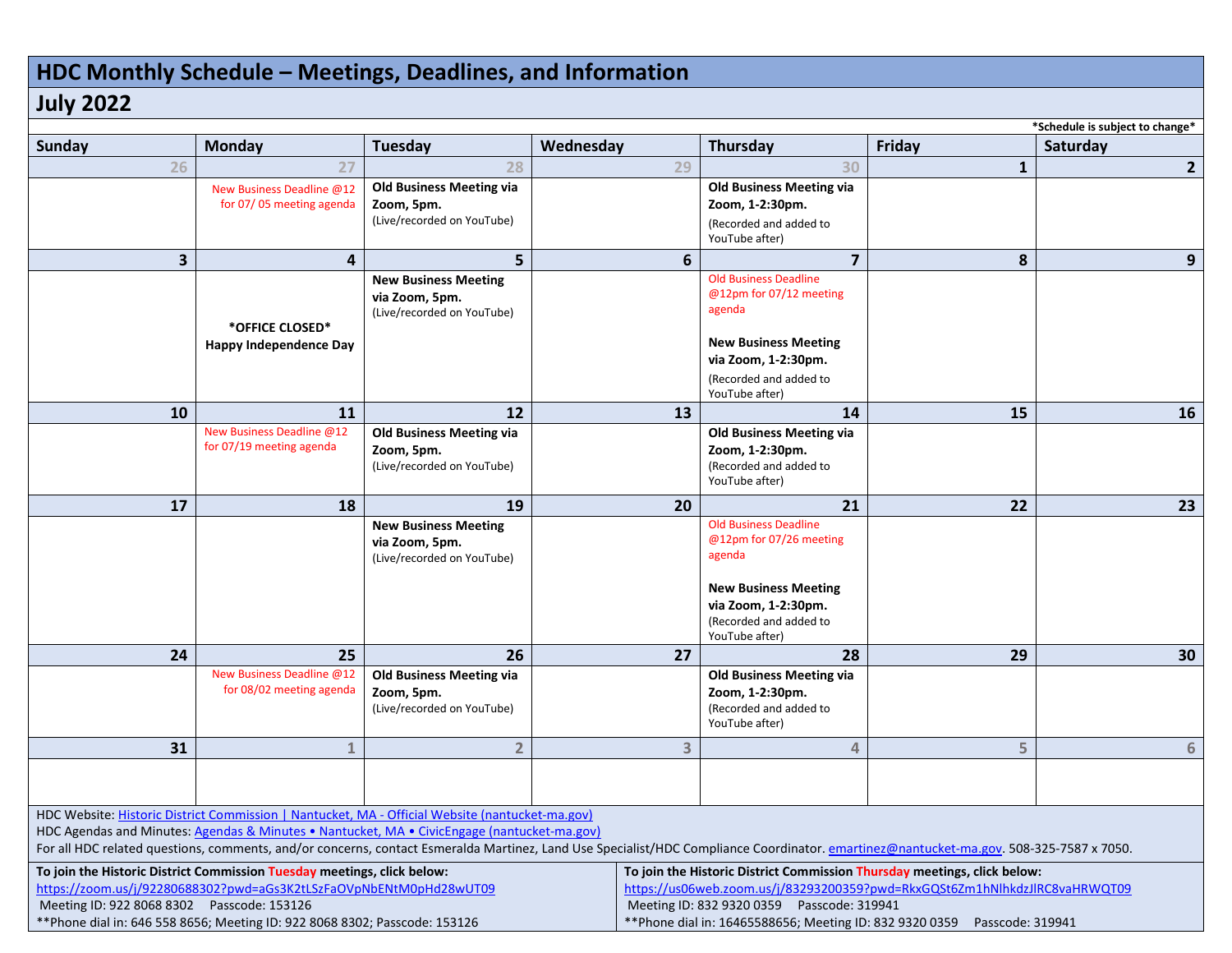# **HDC Monthly Schedule – Meetings, Deadlines, and Information**

### **August 2022**

| *Schedule is subject to change*                                                                                                                                                                                                                                                                                                                                                          |                                                       |                                                                             |                         |                                                                                                                                                                                                                                                                                       |                |                |
|------------------------------------------------------------------------------------------------------------------------------------------------------------------------------------------------------------------------------------------------------------------------------------------------------------------------------------------------------------------------------------------|-------------------------------------------------------|-----------------------------------------------------------------------------|-------------------------|---------------------------------------------------------------------------------------------------------------------------------------------------------------------------------------------------------------------------------------------------------------------------------------|----------------|----------------|
| <b>Sunday</b>                                                                                                                                                                                                                                                                                                                                                                            | Monday                                                | <b>Tuesday</b>                                                              | Wednesday               | Thursday                                                                                                                                                                                                                                                                              | Friday         | Saturday       |
| 31                                                                                                                                                                                                                                                                                                                                                                                       | $\mathbf{1}$                                          | $\overline{2}$                                                              | $\overline{\mathbf{3}}$ | 4                                                                                                                                                                                                                                                                                     | 5              | 6              |
|                                                                                                                                                                                                                                                                                                                                                                                          |                                                       | <b>New Business Meeting</b><br>via Zoom, 5pm.<br>(Live/recorded on YouTube) |                         | <b>Old Business Deadline</b><br>@12pm for 08/09 meeting<br>agenda                                                                                                                                                                                                                     |                |                |
|                                                                                                                                                                                                                                                                                                                                                                                          |                                                       |                                                                             |                         | <b>New Business Meeting</b><br>via Zoom, 1-2:30pm.                                                                                                                                                                                                                                    |                |                |
|                                                                                                                                                                                                                                                                                                                                                                                          |                                                       |                                                                             |                         | (Recorded and added to<br>YouTube after)                                                                                                                                                                                                                                              |                |                |
| $\overline{7}$                                                                                                                                                                                                                                                                                                                                                                           | 8                                                     | 9                                                                           | 10                      | 11                                                                                                                                                                                                                                                                                    | 12             | 13             |
|                                                                                                                                                                                                                                                                                                                                                                                          | New Business Deadline @12<br>for 08/16 meeting agenda | <b>Old Business Meeting via</b><br>Zoom, 5pm.<br>(Live/recorded on YouTube) |                         | <b>Old Business Meeting via</b><br>Zoom, 1-2:30pm.<br>(Recorded and added to<br>YouTube after)                                                                                                                                                                                        |                |                |
| 14                                                                                                                                                                                                                                                                                                                                                                                       | 15                                                    | 16                                                                          | 17                      | 18                                                                                                                                                                                                                                                                                    | 19             | 20             |
|                                                                                                                                                                                                                                                                                                                                                                                          |                                                       | <b>New Business Meeting</b><br>via Zoom, 5pm.<br>(Live/recorded on YouTube) |                         | <b>Old Business Deadline</b><br>@12pm for 08/23 meeting<br>agenda<br><b>New Business Meeting</b><br>via Zoom, 1-2:30pm.<br>(Recorded and added to<br>YouTube after)                                                                                                                   |                |                |
| 21                                                                                                                                                                                                                                                                                                                                                                                       | 22                                                    | 23                                                                          | 24                      | 25                                                                                                                                                                                                                                                                                    | 26             | 27             |
|                                                                                                                                                                                                                                                                                                                                                                                          | New Business Deadline @12<br>for 08/30 meeting agenda | <b>Old Business Meeting via</b><br>Zoom, 5pm.<br>(Live/recorded on YouTube) |                         | <b>Old Business Meeting via</b><br>Zoom, 1-2:30pm.<br>(Recorded and added to<br>YouTube after)                                                                                                                                                                                        |                |                |
| 28                                                                                                                                                                                                                                                                                                                                                                                       | 29                                                    | 30                                                                          | 31                      |                                                                                                                                                                                                                                                                                       | $\overline{2}$ | 3 <sup>1</sup> |
|                                                                                                                                                                                                                                                                                                                                                                                          |                                                       | <b>New Business Meeting</b><br>via Zoom, 5pm.<br>(Live/recorded on YouTube) |                         | <b>Old Business Deadline</b><br>@12pm for 09/06 meeting<br>agenda                                                                                                                                                                                                                     |                |                |
|                                                                                                                                                                                                                                                                                                                                                                                          |                                                       |                                                                             |                         | <b>New Business Meeting</b><br>via Zoom, 1-2:30pm.<br>(Recorded and added to<br>YouTube after)                                                                                                                                                                                        |                |                |
| HDC Website: Historic District Commission   Nantucket, MA - Official Website (nantucket-ma.gov)<br>HDC Agendas and Minutes: Agendas & Minutes . Nantucket, MA . CivicEngage (nantucket-ma.gov)<br>For all HDC related questions, comments, and/or concerns, contact Esmeralda Martinez, Land Use Specialist/HDC Compliance Coordinator. emartinez@nantucket-ma.gov. 508-325-7587 x 7050. |                                                       |                                                                             |                         |                                                                                                                                                                                                                                                                                       |                |                |
| To join the Historic District Commission Tuesday meetings, click below:<br>https://zoom.us/j/92280688302?pwd=aGs3K2tLSzFaOVpNbENtM0pHd28wUT09<br>Meeting ID: 922 8068 8302 Passcode: 153126<br>**Phone dial in: 646 558 8656; Meeting ID: 922 8068 8302; Passcode: 153126                                                                                                                |                                                       |                                                                             |                         | To join the Historic District Commission Thursday meetings, click below:<br>https://us06web.zoom.us/j/83293200359?pwd=RkxGQSt6Zm1hNlhkdzJlRC8vaHRWQT09<br>Meeting ID: 832 9320 0359   Passcode: 319941<br>**Phone dial in: 16465588656; Meeting ID: 832 9320 0359<br>Passcode: 319941 |                |                |